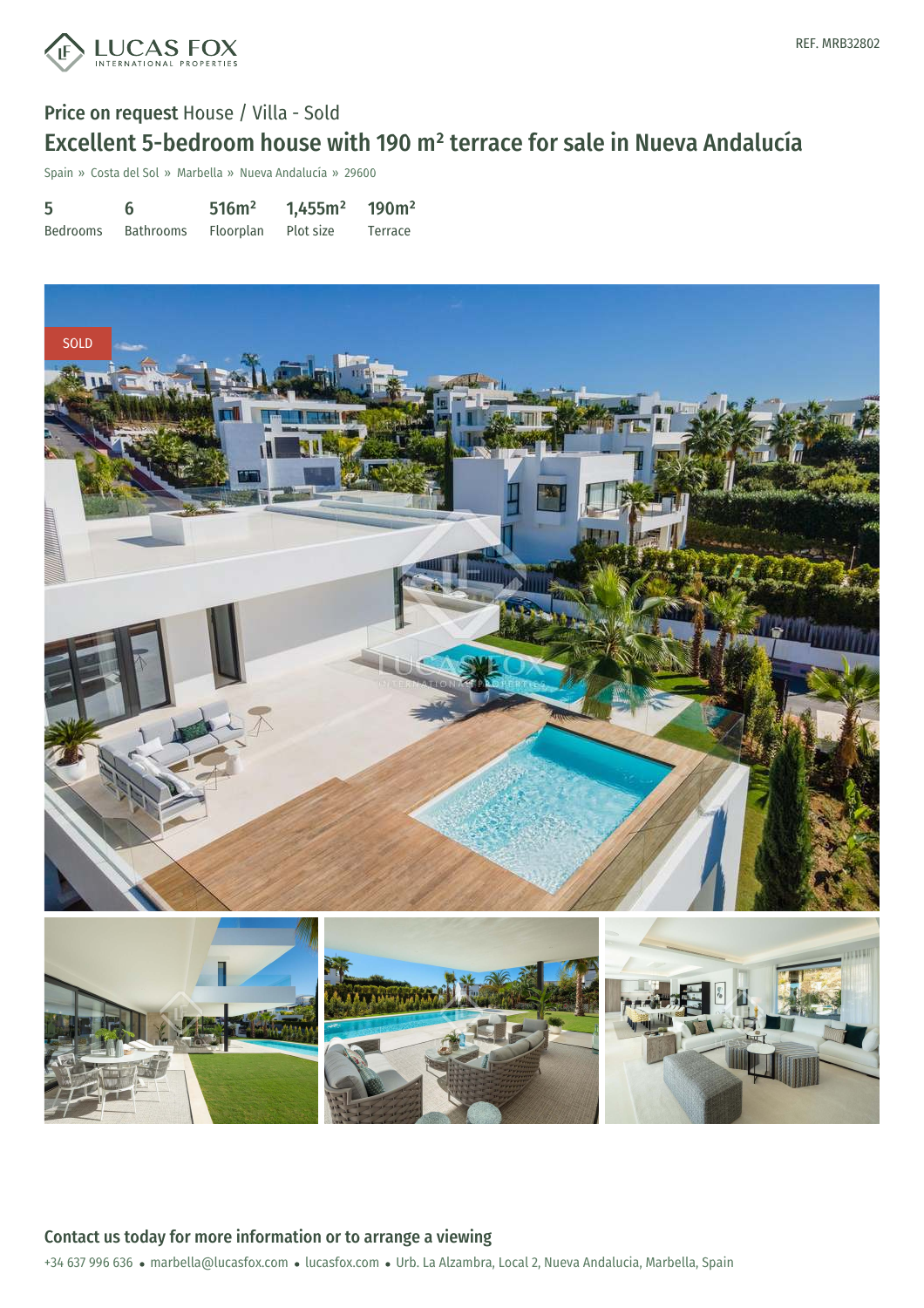



### Price on request House / Villa - Sold Excellent 5-bedroom house with 190 m² terrace for sale in Nueva Andalucía

Spain » Costa del Sol » Marbella » Nueva Andalucía » 29600

| 5               | 6         | 516m <sup>2</sup> | $1,455$ m <sup>2</sup> | 190m <sup>2</sup> |
|-----------------|-----------|-------------------|------------------------|-------------------|
| <b>Bedrooms</b> | Bathrooms | <b>Floorplan</b>  | Plot size              | <b>Terrace</b>    |

#### OVERVIEW

#### Brand new contemporary villa located in an exclusive gated community in Nueva Andalucía. Situated close to all amenities and the most prestigious golf courses.

This imaginative villa welcomes you into an elegant open-plan living room, furnished and decorated with attention to details. This open space enjoys floor-to-ceiling windows that allow plenty of natural light that blends to perfection with the neutral colour palette of the furniture.

The living room, dining area and kitchen have all access to the expansive covered terrace and manicured garden. The villa expresses a harmonious blend of an elegant open-plan living room, furnished and decorated with attention to details.

The dining area leads to an exquisite custom-made gourmet kitchen, finished to the highest qualities and with high-end appliances. The kitchen overlooks the delightful tropical garden and private swimming pool of the villa.



[lucasfox.com/go/mrb32802](https://www.lucasfox.com/go/mrb32802)

Garden, Swimming pool, Terrace, Jacuzzi, Gym, Private garage, Marble flooring, Natural light, Air conditioning, Built-in wardrobes, Chill out area, Domotic system, Double glazing, Equipped Kitchen, Gourmet lounge, Near international schools, Playroom, Security, Storage room